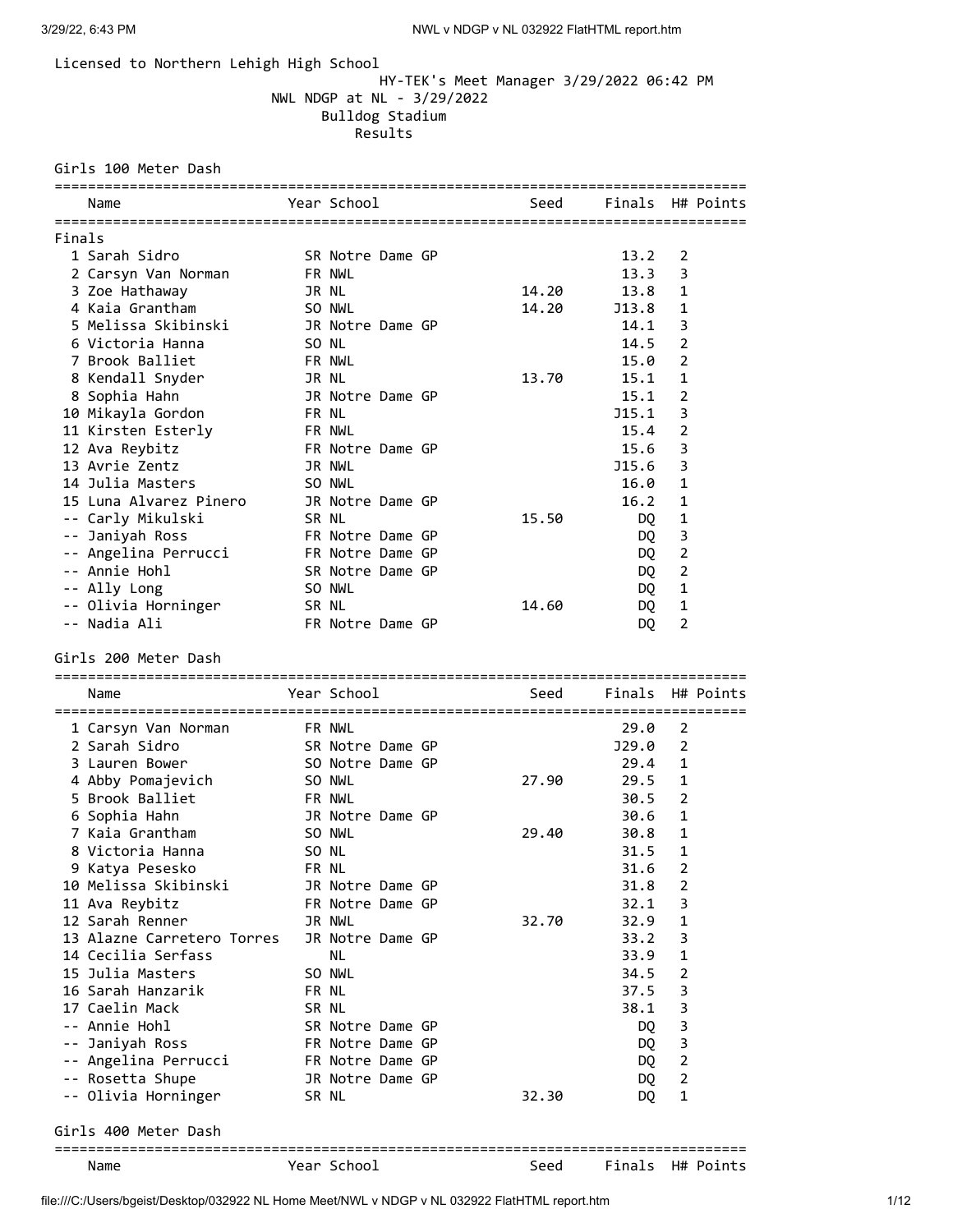| 1 Lauren Bower                             |       | SO Notre Dame GP |         | 1:04.3           | 3              |
|--------------------------------------------|-------|------------------|---------|------------------|----------------|
| 2 Naomi Glassberg                          |       | JR NWL           | 1:08.40 | 1:06.7           | 1              |
| 3 Haley Dubois<br>4 Norah Silfies          |       | SO NWL           | 1:07.90 | 1:08.4           | 1              |
|                                            |       | <b>FR NWL</b>    |         | 1:08.7           | 2              |
| 5 Mikayla Gordon                           |       | FR NL            |         | 1:09.3           | $\overline{2}$ |
| 6 Kerri Falvey                             |       | FR Notre Dame GP |         | 1:11.0           | 3              |
| 7 Alexandria Nehme                         |       | SR Notre Dame GP |         | 1:12.0           | 2              |
| 8 Emily Fagan                              |       | JR NWL           |         | 1:13.1           | 3              |
| 9 Rosetta Shupe                            |       | JR Notre Dame GP |         | 1:14.5           | $\overline{2}$ |
| 10 Sarah Renner                            |       | JR NWL           | 1:15.60 | 1:17.0           | 1              |
| 11 Addison Cieri                           |       | FR NL            |         | 1:17.7           | 1              |
| 12 Rachel Green                            |       | JR Notre Dame GP |         | 1:19.4           | 1              |
| 13 Avrie Zentz                             |       | JR NWL           | 1:17.90 | 1:20.1           | 1              |
| 14 Laura Molina                            |       | JR Notre Dame GP |         | 1:22.7           | 3              |
| 15 Caelin Mack                             | SR NL |                  | 1:22.80 | 1:24.6           | 1              |
| 16 Sarah Hanzarik                          |       | FR NL            |         | 1:25.1           | $\overline{2}$ |
| 17 Krista Lynch                            |       | FR NL            |         | 1:40.3           | $\overline{2}$ |
| -- Katherine Garcia                        |       | SO Notre Dame GP |         | DQ               | $\overline{2}$ |
| -- Emily Lessig                            |       | FR Notre Dame GP |         | DQ               | $\overline{2}$ |
| -- Delia Quier                             |       | JR NL            |         | DQ               | 3              |
| -- Sarah Sidro                             |       | SR Notre Dame GP |         | DQ               | 1              |
| -- Annie Hohl                              |       | SR Notre Dame GP |         | DQ               | 3              |
|                                            |       |                  |         |                  |                |
| Girls 800 Meter Run                        |       |                  |         |                  |                |
|                                            |       |                  |         |                  |                |
| Name                                       |       | Year School      | Seed    | Finals           | H# Points      |
|                                            |       | FR NL            |         | 2:38.9           | 1              |
| 1 Katelynn Barthold<br>2 Olivia Schweitzer |       | SO Notre Dame GP |         | 2:46.1           | $\overline{2}$ |
|                                            |       |                  |         |                  |                |
| 3 Serena Azzalina                          |       | SR Notre Dame GP |         | 2:46.6           | 2              |
| 4 Emily Lessig                             |       | FR Notre Dame GP |         | 2:49.6           | $\overline{2}$ |
| 5 Sophia Cornell                           |       | FR NWL           |         | 2:50.4           | 3              |
| 6 Katherine Garcia                         |       | SO Notre Dame GP |         | 2:58.0           | $\overline{2}$ |
| 7 Raegan Cooper                            |       | SR Notre Dame GP |         | 2:58.6           | 1              |
| 8 Molly McGorry                            |       | SR NWL           |         | 2:59.2           | 1              |
| 9 Sophia Penny                             |       | <b>FR NWL</b>    |         | 3:05.8           | $\overline{2}$ |
| 10 Talia Fogel                             |       | FR Notre Dame GP |         | 3:12.3           | 1              |
| 11 Leia Glassberg                          |       | <b>FR NWL</b>    |         | 3:19.4           | 2              |
| 12 Stefany Steckel                         |       | SR NL            |         | 3:19.7           | 3              |
| 13 Katherine Gruen                         |       | FR NWL           |         | 3:22.3           | 1              |
| -- Kelly Moloney                           |       | JR NWL           | 3:02.50 | DQ               | $\mathbf{1}$   |
| -- Rachel Green                            |       | JR Notre Dame GP |         | DQ.              | $\overline{2}$ |
| -- Lauren Bower                            |       | SO Notre Dame GP |         | DQ.              | $\mathbf{1}$   |
| -- Sophie Lee                              |       | SR Notre Dame GP |         | DQ               | $\overline{2}$ |
| -- Katherine Koons                         |       | SO Notre Dame GP |         | DQ.              | 1              |
|                                            |       |                  |         |                  |                |
| Girls 1600 Meter Run                       |       |                  |         |                  |                |
| ============================<br>Name       |       | Year School      | Seed    |                  | Finals Points  |
|                                            |       |                  |         |                  |                |
| 1 Katherine Koons                          |       | SO Notre Dame GP |         | 5:44.5           |                |
| 2 Katelynn Barthold                        |       | FR NL            |         | 5:52.8           |                |
| 3 Angelina Klein                           |       | JR NWL           | 5:55.60 | 5:55.3           |                |
| 4 Olivia Schweitzer                        |       | SO Notre Dame GP |         | 6:06.8           |                |
| 5 Delaney Szwast                           |       | SO NL            | 6:37.40 | 6:23.1           |                |
| 6 Sophia Penny                             |       | FR NWL           |         | 6:31.3           |                |
| 7 Devon Heinly                             |       | FR NWL           |         | 6:32.4           |                |
| 8 Emma Rutkowski                           |       | SR NWL           | 6:49.90 | 6:37.0           |                |
| 9 Grace Ann Mattair                        |       | JR Notre Dame GP |         | 6:50.3           |                |
| 10 Kasia Dos Santos                        |       |                  |         |                  |                |
| 11 Haven Moore                             |       | SO NL<br>SO NL   |         | 7:04.3<br>7:12.4 |                |
|                                            |       |                  |         |                  |                |

file:///C:/Users/bgeist/Desktop/032922 NL Home Meet/NWL v NDGP v NL 032922 FlatHTML report.htm 2/12

12 Stefany Steckel SR NL 50 7:15.4 -- Catherine Mahoney JR Notre Dame GP DQ -- Brittany Nestor SO Notre Dame GP DQ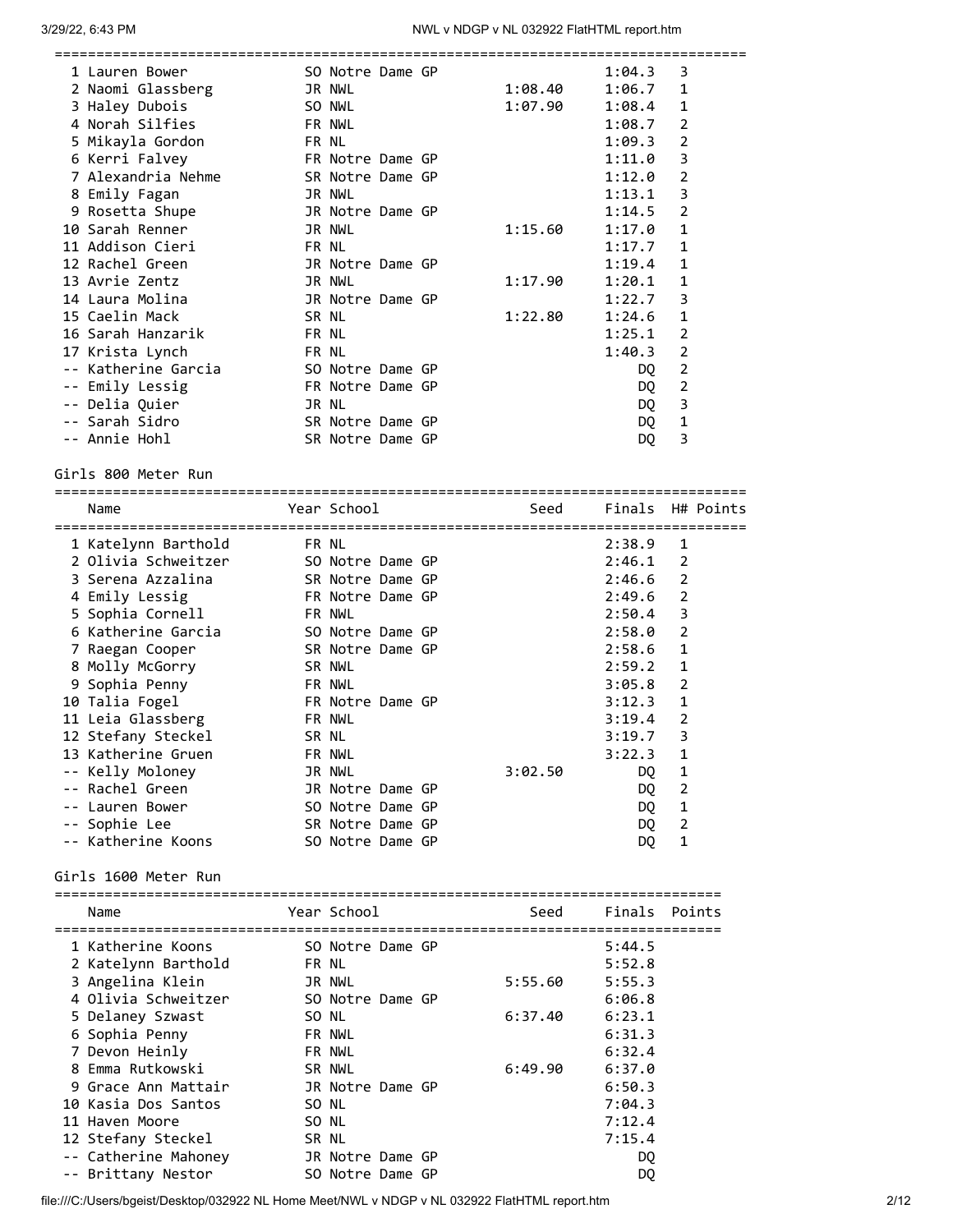-- Serena Azzalina SR Notre Dame GP DQ

Girls 3200 Meter Run

| Name                 |       | Year School      |  | Seed     | Finals Points |  |
|----------------------|-------|------------------|--|----------|---------------|--|
| 1 Katherine Koons    |       | SO Notre Dame GP |  |          | 12:31.0       |  |
| 2 Angelina Klein     |       | JR NWL           |  | 13:33.80 | 13:00.0       |  |
| 3 Kelcey Pedron      |       | FR NWL           |  |          | 13:56.0       |  |
| 4 Delaney Szwast     |       | SO NL            |  | 13:51.95 | 14:08.0       |  |
| 5 Emma Rutkowski     |       | SR NWL           |  |          | 14:39.0       |  |
| 6 Catherine Mahoney  |       | JR Notre Dame GP |  |          | 14:47.0       |  |
| 7 Kasia Dos Santos   | SO NL |                  |  |          | 15:41.0       |  |
| 8 Stefany Steckel    | SR NL |                  |  | 16:30.00 | 16:07.0       |  |
| 9 Brittany Nestor    |       | SO Notre Dame GP |  |          | 16:24.0       |  |
| -- Grace Ann Mattair |       | JR Notre Dame GP |  |          | DQ.           |  |
| -- Serena Azzalina   |       | SR Notre Dame GP |  |          | DQ.           |  |
| -- Olivia Schweitzer |       | SO Notre Dame GP |  |          | DO            |  |

Girls 100 Meter Hurdles

| Name                                           |        | Year School      | <b>Seed</b> | Finals H# Points |                |  |
|------------------------------------------------|--------|------------------|-------------|------------------|----------------|--|
|                                                |        |                  |             |                  |                |  |
| 1 Faith Yost                                   |        | JR NWL           | 16.20       | 17.9             | 1              |  |
| 2 Lily Eyvazzadeh SR Notre Dame GP             |        |                  |             | 18.6             | 3              |  |
| 3 Valia Tsirukis                               |        | SO Notre Dame GP |             | 18.9             | $\overline{2}$ |  |
| 4 Denali Cintron 50 Notre Dame GP              |        |                  |             | 19.1             | 2              |  |
| 5 Isabella Santos 50 Notre Dame GP             |        |                  |             | 19.2             | $\overline{2}$ |  |
| 6 Olivia Horninger SR NL                       |        |                  | 18.90       | J19.2            | $\mathbf{1}$   |  |
| 7 Jayden Gillette<br>SO NWL                    |        |                  | 19.30       | 19.8             | 1              |  |
| 8 Nina Miller                                  | JR NWL |                  | 19.00       | J19.8            | 1              |  |
| 9 Alicia Hunsicker<br><b>JR NWL</b>            |        |                  | 19.10       | 19.9             | 1              |  |
| 10 Victoria Flores<br><b>Example 18 SR NWL</b> |        |                  | 19.70       | 20.3             | 1              |  |
| 11 Dekota Barthold<br><b>ERNL</b>              |        |                  |             | J20.3            | 3              |  |
| 12 Brooke Nonnemacher SR NL                    |        |                  |             | 21.20<br>20.9    | 2              |  |
| 13 Gabriella Smoyer<br><b>JR NL</b>            |        |                  | 19.70       | 21.1             | 1              |  |
| 14 Ava Staub                                   | SO NWL |                  |             | 22.1             | 3              |  |
| 15 Aicha Salih                                 | JR NL  |                  |             | 22.8             | $\overline{2}$ |  |
| 16 Delia Quier                                 | JR NL  |                  | 20.60       | 23.7             | 1              |  |
| -- Stefany Steckel SR NL                       |        |                  |             | DQ               | $\overline{2}$ |  |
| -- Linnea Crouch                               |        | SO Notre Dame GP |             | DQ               | 3              |  |
| -- Abigail Dubow                               |        | FR Notre Dame GP |             | DQ               | 2              |  |
| -- Nadia Ali                                   |        | FR Notre Dame GP |             | DQ               | 3              |  |
| -- Gracie Hylton                               |        | JR Notre Dame GP |             | DQ               | 2              |  |
| -- Ava Noel                                    |        | SO Notre Dame GP |             | DQ               | 3              |  |

Girls 300 Meter Hurdles

|                                   |       |                  | ================                   |       |                  |                |  |
|-----------------------------------|-------|------------------|------------------------------------|-------|------------------|----------------|--|
| Name<br>========================= |       | Year School      | ================================== | Seed  | Finals H# Points |                |  |
| 1 Faith Yost                      |       | JR NWL           |                                    | 48.90 | 54.2             | 1              |  |
| 2 Katie Brensinger                |       | SO NWL           |                                    |       | 54.3             | 2              |  |
| 3 Megan Fornawalt                 |       | <b>FR NWL</b>    |                                    |       | 54.8             | 3              |  |
| 4 Isabella Santos                 |       | SO Notre Dame GP |                                    |       | 55.8             | 3              |  |
| 5 Lily Eyvazzadeh                 |       | SR Notre Dame GP |                                    |       | 56.2             | 2              |  |
| 6 Jayden Gillette                 |       | SO NWL           |                                    | 54.40 | 56.5             | $\mathbf{1}$   |  |
| 7 Denali Cintron                  |       | SO Notre Dame GP |                                    |       | 56.6             | 2              |  |
| 8 Valia Tsirukis                  |       | SO Notre Dame GP |                                    |       | 58.0             | $\overline{2}$ |  |
| 9 Alicia Hunsicker                |       | JR NWL           |                                    | 57.80 | 1:00.3           | 1              |  |
| 10 Victoria Flores                |       | SR NWL           |                                    | 55.80 | 1:01.1           | 1              |  |
| 11 Dekota Barthold                | FR NL |                  |                                    |       | 1:02.7           | 1              |  |
| 12 Aricka Creyer                  | SO NL |                  |                                    |       | 1:04.6           | 2              |  |
| -- Ava Noel                       |       | SO Notre Dame GP |                                    |       | DQ.              | 2              |  |
| -- Abigail Dubow                  |       | FR Notre Dame GP |                                    |       | DQ.              | 2              |  |
| -- Gracie Hylton                  |       | JR Notre Dame GP |                                    |       | DQ               | 1              |  |

file:///C:/Users/bgeist/Desktop/032922 NL Home Meet/NWL v NDGP v NL 032922 FlatHTML report.htm 3/12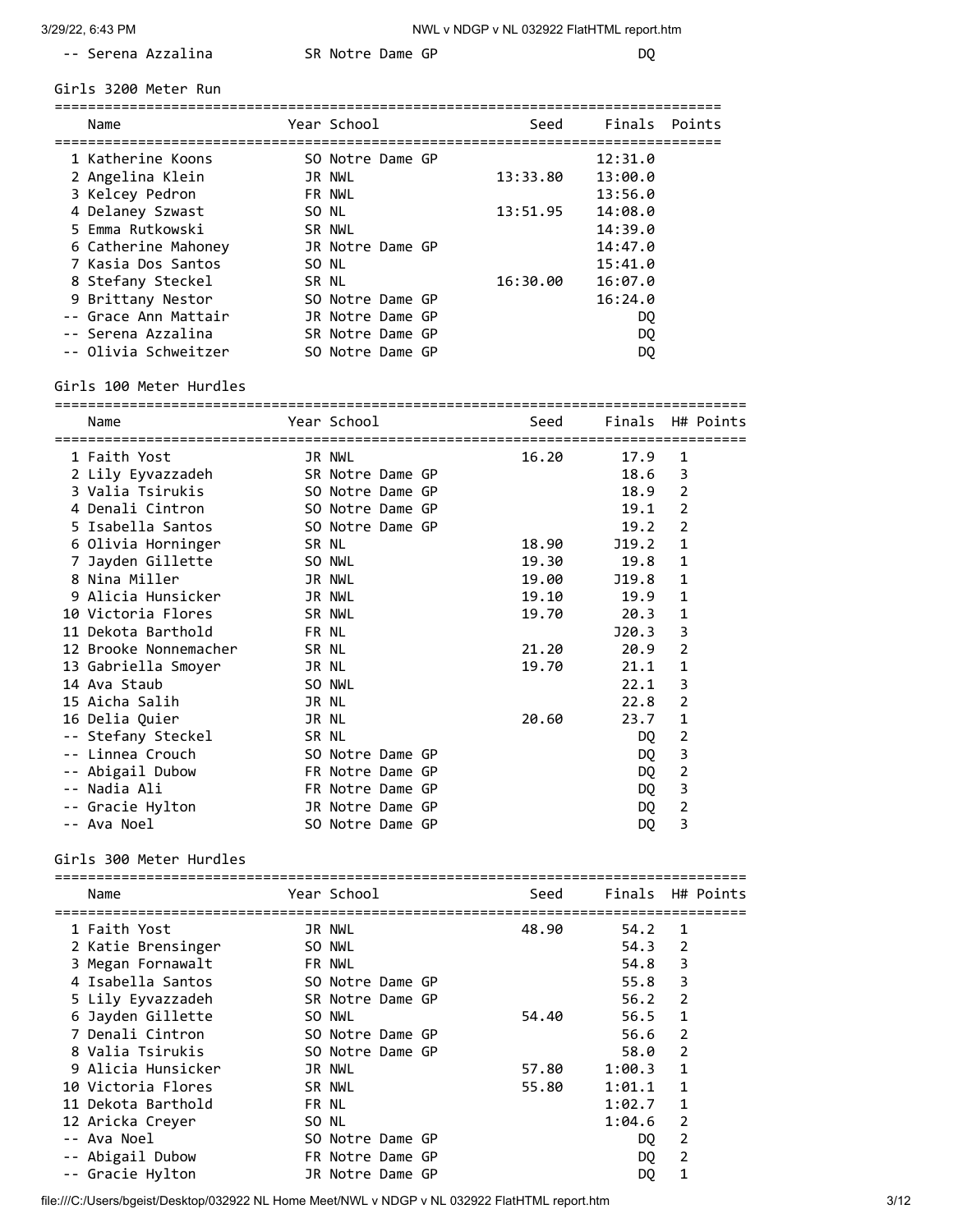| -- Nadia Ali     | FR Notre Dame GP | DO 1 |  |
|------------------|------------------|------|--|
| -- Linnea Crouch | SO Notre Dame GP | DO 2 |  |

| Girls 4x100 Meter Relay                                                                           |                  |  |                                                                               |                      |               |
|---------------------------------------------------------------------------------------------------|------------------|--|-------------------------------------------------------------------------------|----------------------|---------------|
| School<br>======================================                                                  |                  |  | Seed                                                                          | =====                | Finals Points |
| 1 Northwestern Lehigh<br>'A'<br>1) Abby Pomajevich SO<br>3) Kaia Grantham SO                      |                  |  | 51.00<br>2) Brook Balliet FR<br>4) Carsyn Van Norman FR                       | 55.2                 |               |
| 2 Northern Lehigh 'A'<br>1) Olivia Horninger SR                                                   |                  |  | 47.58<br>2) Carly Mikulski SR                                                 | 57.2                 |               |
| 3) Kendall Snyder JR<br>-- Notre Dame GP 'A'<br>1) Sarah Sidro SR                                 |                  |  | 4) Zoe Hathaway JR                                                            | DQ                   |               |
| 3) Melissa Skibinski JR                                                                           |                  |  | 2) Annie Hohl SR<br>4) Sophia Hahn JR                                         |                      |               |
| Girls 4x400 Meter Relay                                                                           |                  |  | :===============================                                              |                      |               |
| School                                                                                            |                  |  | Seed                                                                          |                      | Finals Points |
| 1 Northwestern Lehigh<br>'A'<br>1) Haley Dubois SO<br>3) Abby Pomajevich SO                       |                  |  | 4:22.90<br>2) Naomi Glassberg JR<br>4) Norah Silfies FR                       | 4:36.7               |               |
| 2 Northern Lehigh 'A'<br>1) Mikayla Gordon FR<br>3) Aricka Creyer SO                              |                  |  | 4:07.07<br>2) Addison Cieri FR<br>4) Emily Moyer SR                           | 4:49.4               |               |
| 3 Notre Dame GP 'A'<br>1) Sarah Sidro SR<br>3) Annie Hohl SR                                      |                  |  | 2) Lauren Bower SO<br>4) Rosetta Shupe JR                                     | 4:52.4               |               |
| -- Northwestern Lehigh<br>'B'<br>1) Carsyn Van Norman FR<br>3) Emily Fagan JR                     |                  |  | 2) Sarah Renner JR<br>4) Brook Balliet FR                                     | DQ                   |               |
| Girls 4x800 Meter Relay                                                                           |                  |  |                                                                               |                      |               |
| School                                                                                            |                  |  | Seed                                                                          |                      | Finals Points |
| 1 Notre Dame GP<br>'A'<br>1) Lauren Bower SO                                                      |                  |  | 2) Serena Azzalina SR                                                         | 11:10.4              |               |
| 3) Emily Lessig FR<br>2 Northwestern Lehigh<br>'A'<br>1) Sophia Cornell FR<br>3) Molly McGorry SR |                  |  | 4) Katherine Koons SO<br>9:53.25<br>2) Devon Heinly FR<br>4) Kelcey Pedron FR | 11:34.5              |               |
| Girls High Jump                                                                                   |                  |  |                                                                               |                      |               |
| Name                                                                                              | Year School      |  | Seed                                                                          | Finals               | Points        |
| 1 Faith Yost                                                                                      | JR NWL           |  | $5 - 03.00$                                                                   | 5-01.00              |               |
| 2 Zoe Hathaway                                                                                    | JR NL            |  | 4-09.00                                                                       | 4-07.00              |               |
| 3 Kirsten Mauer<br>4 Megan Fornawalt                                                              | SR NWL<br>FR NWL |  | 4-08.00                                                                       | 4-05.00              |               |
| 5 Amber Unger                                                                                     | JR Notre Dame GP |  |                                                                               | J4-05.00<br>J4-05.00 |               |
| 6 Riley Pijut                                                                                     | JR Notre Dame GP |  |                                                                               | J4-05.00             |               |
| 7 Cadence Whalen                                                                                  | SO NL            |  | 4-09.00                                                                       | J4-05.00             |               |
| 8 Keona Dyer                                                                                      | JR NL            |  |                                                                               | 4-03.00              |               |
| 9 Emma Nelson                                                                                     | SR NWL           |  | 4-07.00                                                                       | $4 - 01.00$          |               |
| 10 Celina Ruddell<br>-- Caitlin Kirk                                                              | FR NWL<br>JR NL  |  |                                                                               | J4-01.00<br>DQ       |               |
| Emma Zambo                                                                                        | JR Notre Dame GP |  |                                                                               | DQ                   |               |
| -- Rosetta Shupe                                                                                  | JR Notre Dame GP |  |                                                                               | DQ                   |               |
| -- Olivia Horninger                                                                               | SR NL            |  | 4-05.00                                                                       | DQ.                  |               |

### Girls Pole Vault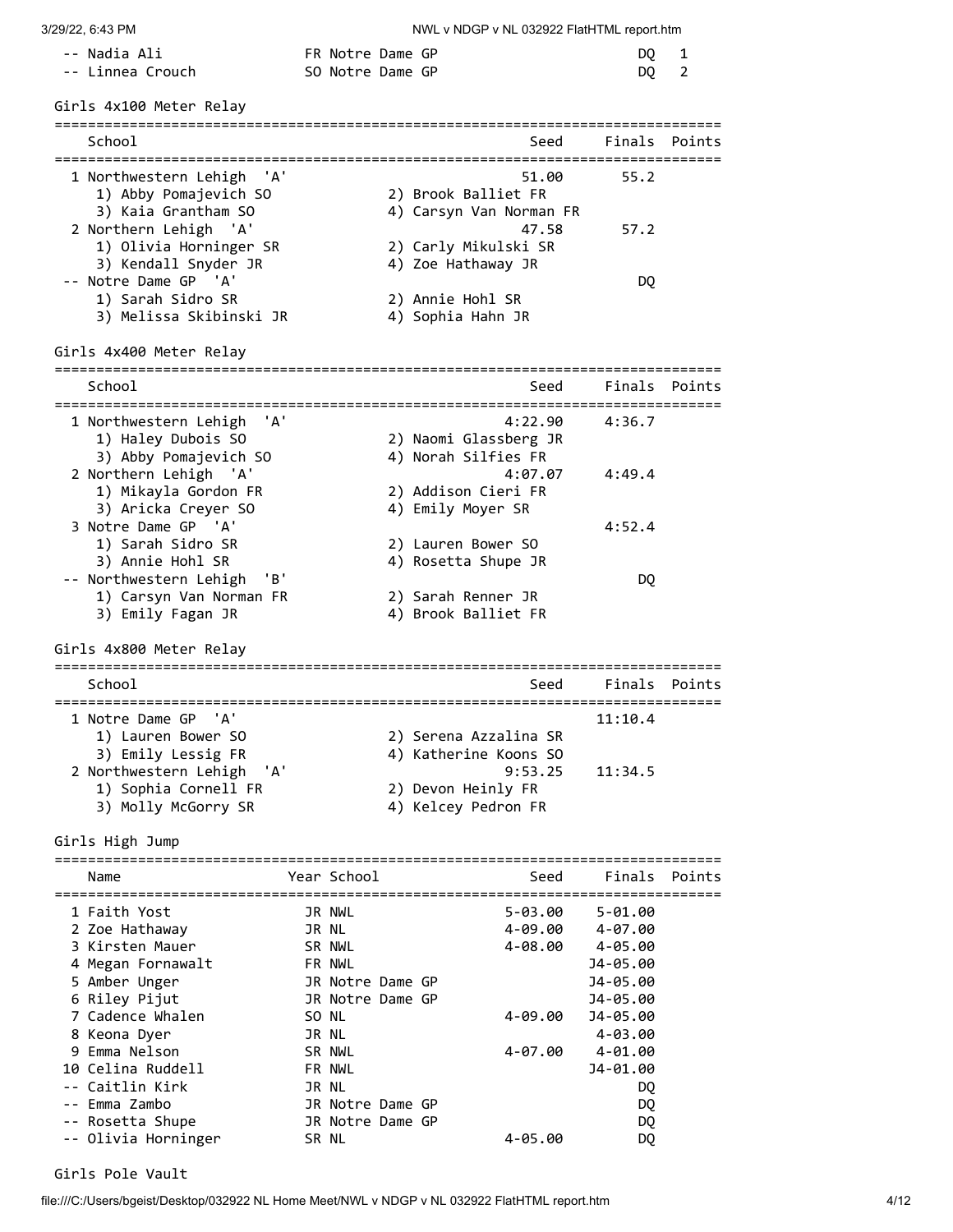| Name                                                              |                  | Year School                                  |                                              | Seed | Finals Points                                     |  |
|-------------------------------------------------------------------|------------------|----------------------------------------------|----------------------------------------------|------|---------------------------------------------------|--|
| 1 Emily Moyer<br>2 Grace Yost<br>3 Amy Andreoli<br>-- Ashley Haas | -- Aricka Creyer | SR NL<br>SO NWL<br>JR NWL<br>SO NL<br>SR NWL | 8-06.00<br>7-03.00<br>$6 - 09.00$<br>7-03.00 |      | $9 - 02.00$<br>7-03.00<br>$6 - 03.00$<br>DQ<br>DO |  |

## Girls Long Jump

================================================================================

| Name                 | Year School      | Seed     | Finals            | Points |
|----------------------|------------------|----------|-------------------|--------|
|                      |                  |          |                   |        |
| 1 Kendall Snyder     | JR NL            | 15-03.00 | 14-07.00          |        |
| 2 Katelynn Barthold  | FR NL            |          | 14-01.50          |        |
| 3 Emma Soergel       | JR Notre Dame GP |          | 14-01.00          |        |
| 4 Kirsten Mauer      | SR NWL           |          |                   |        |
| 5 Emily Moyer        | SR NL            |          | 14-00.00 13-09.50 |        |
| 6 Carly Mikulski     | SR NL            |          | 14-05.00 13-08.50 |        |
| 7 Olivia Horninger   | SR NL            | 14-10.00 | 13-08.00          |        |
| 8 Amber Unger        | JR Notre Dame GP |          | 13-05.00          |        |
| 9 Clare Duffy        | JR Notre Dame GP |          | 13-03.50          |        |
| 10 Emma Nelson       | SR NWL           | 14-01.00 | 13-02.00          |        |
| 11 Melissa Skibinski | JR Notre Dame GP |          | 12-10.00          |        |
| 12 Abigail Leto      | FR NWL           |          | 12-05.00          |        |
| 13 Sarah Yeakel      | SR NWL           | 14-02.00 | 12-01.00          |        |
| 14 Rachel Green      | JR Notre Dame GP |          | 11-06.00          |        |
| 15 Syenna Flores     | FR NWL           |          | 11-03.00          |        |
| -- Riley Pijut       | JR Notre Dame GP |          | DQ                |        |
| -- Annie Hohl        | SR Notre Dame GP |          | DQ                |        |
| -- Sarah Zambo       | FR Notre Dame GP |          | DQ                |        |
| -- Rosetta Shupe     | JR Notre Dame GP |          | DQ                |        |

Girls Triple Jump

| Name               |  | Year School      |  |  | Seed               | Finals Points     |  |  |  |
|--------------------|--|------------------|--|--|--------------------|-------------------|--|--|--|
|                    |  |                  |  |  | ================== |                   |  |  |  |
| 1 Emma Nelson      |  | SR NWL           |  |  | 32-02.50           | 30-11.00          |  |  |  |
| 2 Kendall Snyder   |  | JR NL            |  |  |                    | 32-09.75 30-05.00 |  |  |  |
| 3 Clare Duffy      |  | JR Notre Dame GP |  |  |                    | J30-05.00         |  |  |  |
| 4 Carly Mikulski   |  | SR NL            |  |  | 30-01.00           | 30-00.00          |  |  |  |
| 5 Kirsten Mauer    |  | SR NWL           |  |  |                    | 31-02.50 28-05.00 |  |  |  |
| 6 Olivia Horninger |  | SR NL            |  |  |                    | 29-08.25 27-08.50 |  |  |  |
| 7 Riley Pijut      |  | JR Notre Dame GP |  |  |                    | 26-10.00          |  |  |  |
| 8 Syenna Flores    |  | FR NWL           |  |  |                    | 25-06.50          |  |  |  |
| 9 Molly McGorry    |  | SR NWL           |  |  |                    | 24-04.00          |  |  |  |
| 10 Abigail Leto    |  | FR NWL           |  |  |                    | $22 - 05.50$      |  |  |  |
| -- Emily Moyer     |  | SR NL            |  |  | 29-01.00           | DQ                |  |  |  |
| -- Amber Unger     |  | JR Notre Dame GP |  |  |                    | DQ                |  |  |  |
| -- Sarah Zambo     |  | FR Notre Dame GP |  |  |                    | DQ                |  |  |  |
| Girls Shot Put     |  |                  |  |  |                    |                   |  |  |  |

| Name                 | Year School      | Seed         | Finals Points |  |
|----------------------|------------------|--------------|---------------|--|
| 1 Sadie Fenstermaker | SO NWL           | 26-09.00     | 27-08.50      |  |
| 2 Paige Sevrain      | JR NWL           | 29-02.00     | 27-04.00      |  |
| 3 Maria Kirkopoulos  | SR NWL           | 30-07.00     | 26-10.50      |  |
| 4 Emma Zambo         | JR Notre Dame GP |              | 25-07.00      |  |
| 5 Caitlin Kirk       | JR NL            |              | 25-05.00      |  |
| 6 Daisy Richards     | SO NL            | $25 - 10.25$ | 25-04.50      |  |
| 7 Dekota Barthold    | FR NL            |              | 25-03.00      |  |
| 8 Marissa Lippincott | SR Notre Dame GP |              | 24-05.00      |  |
| 9 Katie Brensinger   | SO NWL           |              | 24-04.50      |  |
| 10 Juliana Shelly    | FR Notre Dame GP |              | $23 - 11.50$  |  |

file:///C:/Users/bgeist/Desktop/032922 NL Home Meet/NWL v NDGP v NL 032922 FlatHTML report.htm 5/12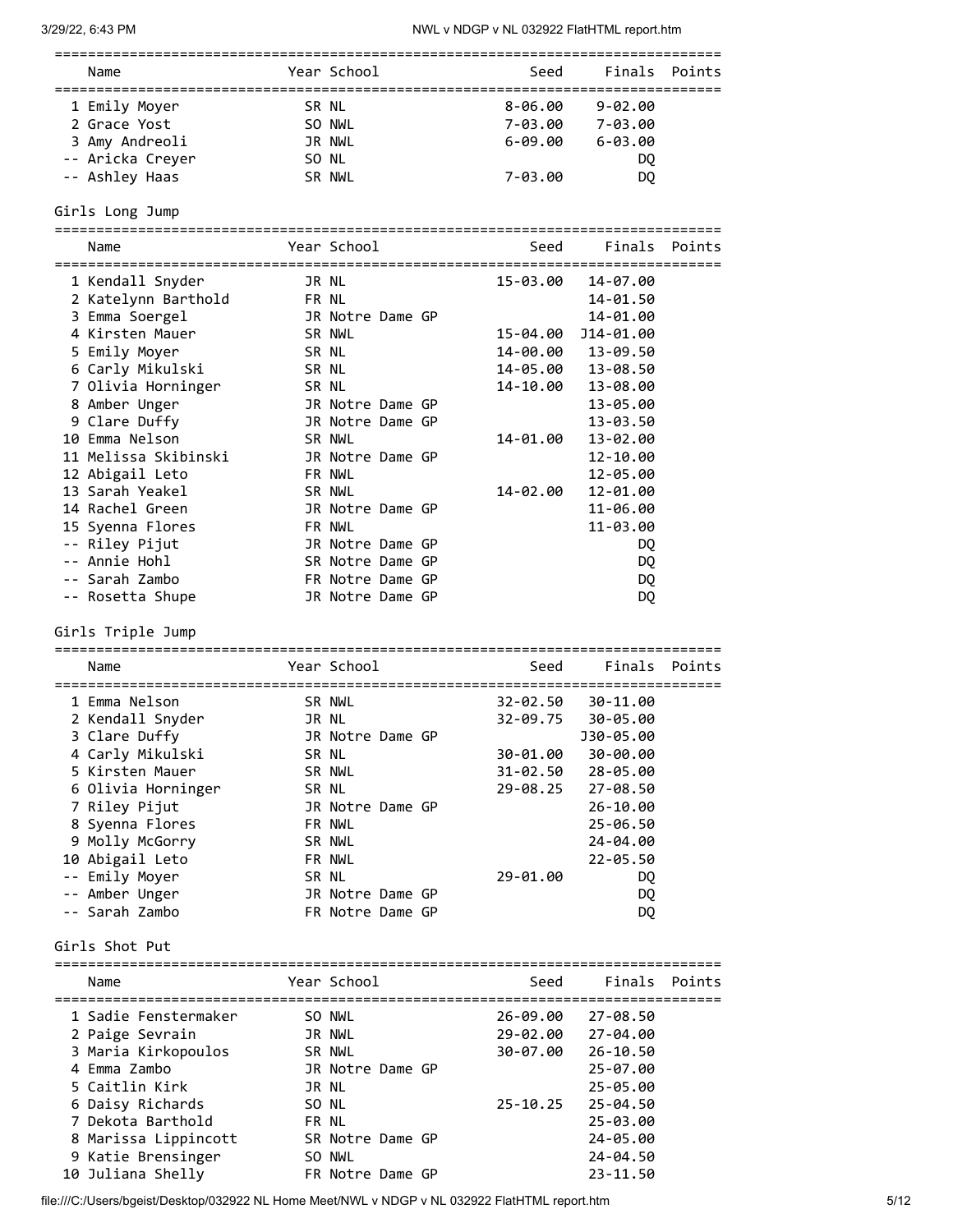| 11 Sarah Zambo        | FR Notre Dame GP |          | $23 - 04.50$ |
|-----------------------|------------------|----------|--------------|
| 12 Emily Koch         | SO NL            | 23-02.00 | 22-05.00     |
| 13 Caelin Mack        | SR NL            |          | 19-10.00     |
| 14 Sophia Ronca       | JR Notre Dame GP |          | 18-06.00     |
| 15 Alexis Snyder      | SO NWL           |          | 17-05.50     |
| -- Reagan Mitcheltree | SO Notre Dame GP |          | DO.          |
| -- Amber Unger        | JR Notre Dame GP |          | DQ.          |
| -- Lauren Raniszewski | JR Notre Dame GP |          | <b>DQ</b>    |
| -- Adeline Weidner    | JR Notre Dame GP |          | DQ           |

### Girls Discus Throw

================================================================================ Name The Year School Seed Finals Points ================================================================================ 1 Emma Zambo JR Notre Dame GP 89-01 2 Caitlin Kirk JR NL 77-08 3 Paige Sevrain JR NWL 67-00 72-03 4 Katie Brensinger SO NWL 69-11 5 Daisy Richards SO NL 62-04.50 69-09 6 Sadie Fenstermaker SO NWL 65-09 68-05 7 Dekota Barthold FR NL 67-07 8 Madelynn Mack (1989)<br>
8 Madelynn Mack (1989)<br>
8 Madelynn Mack (1989)<br>
8 Marissa Lippincott (1989)<br>
18 Marissa Lippincott (1989)<br>
18 Marissa Lippincott (1989)<br>
18 Marissa Lippincott (1989)<br>
18 Marissa Lippincott (1989)<br>
1 9 Marissa Lippincott SR Notre Dame GP 61-09 10 Jackie Richards FR NL 61-07 11 Juliana Shelly FR Notre Dame GP 55-05 12 Sarah Zambo FR Notre Dame GP J55-05 13 Shannon Green FR NWL **FR NWL** 54-10 14 Alexis Snyder SO NWL 41-06 15 Sophia Ronca JR Notre Dame GP 37-01 -- Adeline Weidner JR Notre Dame GP DQ -- Lauren Raniszewski JR Notre Dame GP DQ -- Nia Nicholson SR NL 45-06 DQ -- Reagan Mitcheltree 50 Notre Dame GP DQ<br>-- Reagan Mitcheltree 50 Notre Dame GP -- Amber Unger **JR Notre Dame GP** DQ

Girls Javelin Throw

| Name                                               |               | Year School      |  |  | Seed   | Finals Points |  |  |
|----------------------------------------------------|---------------|------------------|--|--|--------|---------------|--|--|
| 1 Amber Unger                                      |               | JR Notre Dame GP |  |  |        | $91 - 06$     |  |  |
| 2 Maria Kirkopoulos SR NWL                         |               |                  |  |  | 100-02 | $81 - 08$     |  |  |
| 3 Sadie Fenstermaker SO NWL                        |               |                  |  |  | 86-03  | 80-03         |  |  |
| 4 Alexandria Nehme                                 |               | SR Notre Dame GP |  |  |        | 70-08         |  |  |
| 5 Keona Dyer                                       | JR NL         |                  |  |  |        | $69 - 01$     |  |  |
| 6 Raegan Cooper SR Notre Dame GP                   |               |                  |  |  |        | 68-08         |  |  |
| 7 Paige Sevrain                                    | JR NWL        |                  |  |  | 65-07  | 65-01         |  |  |
| 8 Caitlin Kirk                                     | JR NL         |                  |  |  |        | 65-00         |  |  |
| 9 Emily Koch                                       | SO NL         |                  |  |  | 67-08  | 62-00         |  |  |
| 10 Daisy Richards                                  | SO NL         |                  |  |  | 61-04  | 56-06         |  |  |
| 11 Shannon Green<br><b>ER NWL</b>                  |               |                  |  |  |        | $55 - 07$     |  |  |
| 12 Sarah Zambo                                     |               | FR Notre Dame GP |  |  |        | 51-00         |  |  |
| 13 Rachel Wade                                     | <b>FR NWL</b> |                  |  |  |        | $43 - 03$     |  |  |
| 14 Naerobys Silverio                               | FR NL         |                  |  |  |        | $39 - 00$     |  |  |
| -- Dekota Barthold<br><b>ER NL</b>                 |               |                  |  |  |        | DQ            |  |  |
| -- Lauren Raniszewski BR Notre Dame GP             |               |                  |  |  |        | DQ            |  |  |
| -- Adeline Weidner                                 |               | JR Notre Dame GP |  |  |        | DQ            |  |  |
| JR Notre Dame GP<br>-- Sophia Ronca                |               |                  |  |  |        | DQ            |  |  |
| -- Reagan Mitcheltree 50 Notre Dame GP             |               |                  |  |  |        | DQ            |  |  |
| -- Emma Zambo                                      |               | JR Notre Dame GP |  |  |        | DQ            |  |  |
| -- Juliana Shelly                 FR Notre Dame GP |               |                  |  |  |        | DQ            |  |  |
| Boys 100 Meter Dash                                |               |                  |  |  |        |               |  |  |

Name The Year School Seed Finals H# Points ===================================================================================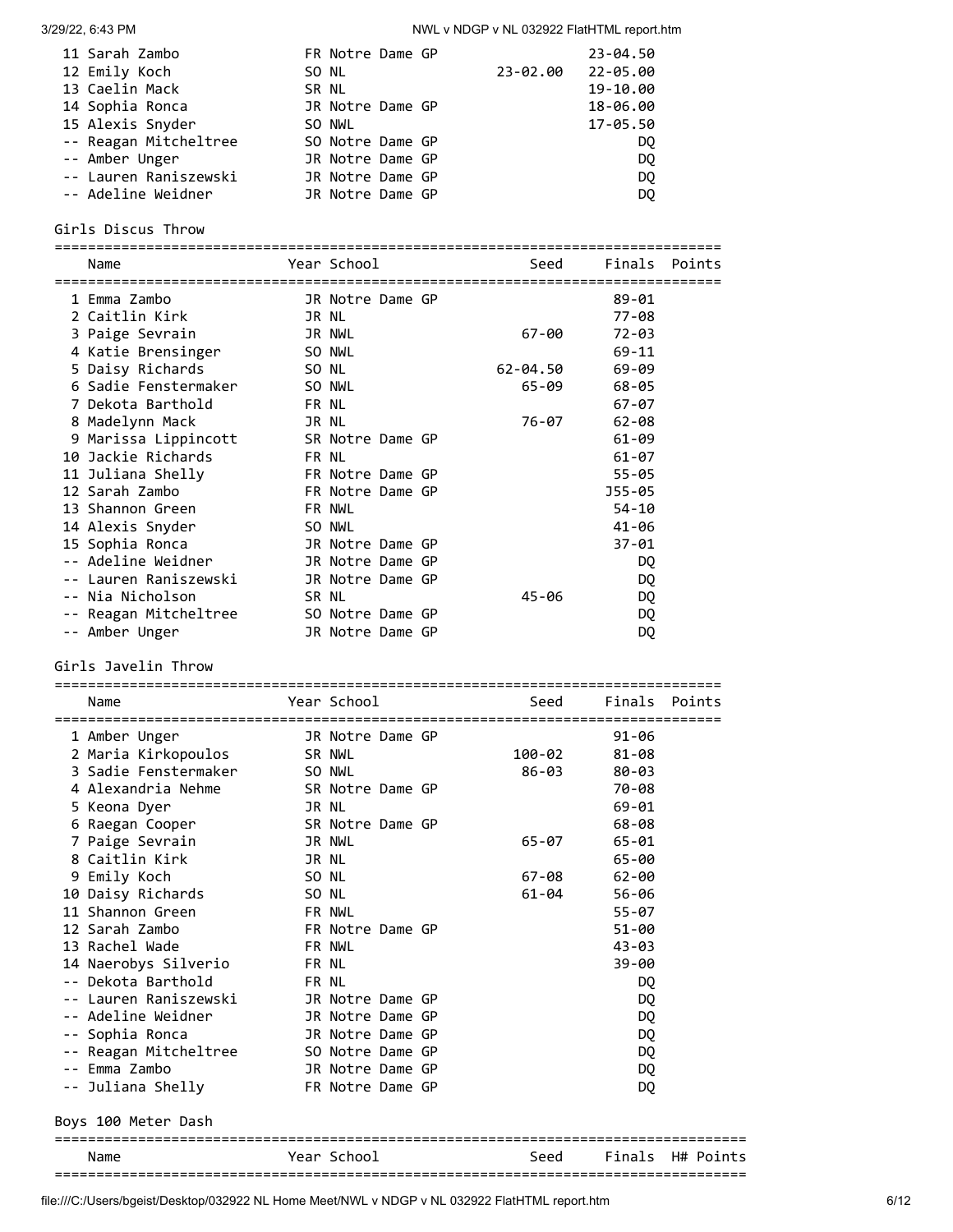| 1 Trevor Amorim            | SR NL            |  | 11.60 | 11.5  | 1              |
|----------------------------|------------------|--|-------|-------|----------------|
| 2 Joshua Heilman           | SR NWL           |  | 11.60 | J11.5 | 1              |
| 3 Tarif Muhammad           | SR Notre Dame GP |  |       | 11.6  | 2              |
| 4 James Wisecarver         | SO Notre Dame GP |  |       | J11.6 | 2              |
| 5 Matt Frame               | SR NL            |  |       | 11.8  | 3              |
| 5 Evan Anderson            | JR NWL           |  | 11.50 | 11.8  | 1              |
| 7 Brett Miseria            | SR NL            |  |       | 12.0  | 1              |
| 8 Andrew Shupe             | FR Notre Dame GP |  |       | J12.0 | 1              |
| 9 Alexander Jimenez Witton | JR NL            |  |       | 12.2  | 1              |
| 10 Asa Fogal               | SO NWL           |  |       | 12.3  | $\overline{2}$ |
| 11 John Paul Pierce        | SO Notre Dame GP |  |       | 12.4  | 2              |
| 12 Jeswill Ewungkem        | FR Notre Dame GP |  |       | J12.4 | 1              |
| 13 Ethan Kozlowski         | SO NWL           |  |       | 12.8  | $\overline{2}$ |
| 14 Dylan Smoyer            | SR NL            |  |       | 12.9  | $\mathbf{1}$   |
| 15 Matthew McCarty         | FR NL            |  |       | 13.1  | 3              |
| 16 Seth Kern               | FR NWL           |  |       | 13.2  | 3              |
| 17 Yannick Quainoo         | FR Notre Dame GP |  |       | 13.5  | 2              |
| 18 Joseph Russo            | SR NWL           |  |       | 13.8  | 3              |
| -- Micah Lawson            | FR Notre Dame GP |  |       | DQ    | 3              |
| -- Victor Custodio         | FR Notre Dame GP |  |       | DQ    | 2              |
| -- Demarcus Klotz          | FR Notre Dame GP |  |       | DQ    | 2              |
| -- Devin Klotz             | JR Notre Dame GP |  |       | DQ    | 3              |
| -- Greg Hine               | SO Notre Dame GP |  |       | DQ    | 3              |
|                            |                  |  |       |       |                |

Boys 200 Meter Dash

| Name                                        |               | Year School      |  | <b>Seed</b> | Finals H# Points |                |  |
|---------------------------------------------|---------------|------------------|--|-------------|------------------|----------------|--|
| 1 Tarif Muhammad                            |               | SR Notre Dame GP |  |             | 23.6             | 1              |  |
| 2 Trevor Amorim<br><b>SR NL</b>             |               |                  |  | 24.50       | 24.3             | $\mathbf{1}$   |  |
| 3 Joshua Heilman                            | <b>SR NWL</b> |                  |  | 24.30       | 24.4             | 1              |  |
| 4 Evan Anderson<br><b>JR NWL</b>            |               |                  |  | 24.60       | 24.6             | 1              |  |
| 5 John Paul Pierce 50 Notre Dame GP         |               |                  |  |             | 25.3             | $\mathbf{1}$   |  |
| 6 Brett Miseria<br><b>Example 18 SR NL</b>  |               |                  |  |             | 25.4             | $\overline{2}$ |  |
| <b>ER Notre Dame GP</b><br>7 Andrew Shupe   |               |                  |  |             | 25.5             | 3              |  |
| 8 Alexander Jimenez Witton JR NL            |               |                  |  |             | 26.2             | $\overline{2}$ |  |
| 9 Bailey Blaise                             | SO NWL        |                  |  | 25.90       | 26.7             | $\mathbf{1}$   |  |
| 10 Benjamin Bachman<br>FR NWL               |               |                  |  |             | 27.1             | $\mathbf{1}$   |  |
| 11 Dylan Smoyer                             | SR NL         |                  |  |             | 27.5             | $\overline{2}$ |  |
| -- Joseph Russo<br><b>Example 18 SR NWL</b> |               |                  |  |             | DO.              | $\overline{2}$ |  |
| -- Preston Santos<br>SO Notre Dame GP       |               |                  |  |             | DQ.              | 3              |  |
| -- Greg Hine                                |               | SO Notre Dame GP |  |             | DQ.              | 3              |  |
| -- James Wisecarver                         |               | SO Notre Dame GP |  |             | DQ               | $\overline{2}$ |  |
| -- Seth Kern                                |               | FR NWL           |  |             | DQ               | $\overline{2}$ |  |
| -- Victor Custodio                          |               | FR Notre Dame GP |  |             | DQ               | 1              |  |
| Demarcus Klotz                              |               | FR Notre Dame GP |  |             | DQ               | $\overline{2}$ |  |
| -- Jeswill Ewungkem                         |               | FR Notre Dame GP |  |             | DQ               | 3              |  |
| -- Yannick Quainoo FR Notre Dame GP         |               |                  |  |             | DQ               | $\overline{2}$ |  |
| -- Micah Lawson                             |               | FR Notre Dame GP |  |             | DQ               | 3              |  |
|                                             |               |                  |  |             |                  |                |  |

Boys 400 Meter Dash

| Year School      | Seed             |        | Finals H# Points |
|------------------|------------------|--------|------------------|
| SR NWL           | 52.90            | 54.5   | 1                |
|                  |                  |        | $\mathbf{1}$     |
| SO Notre Dame GP |                  | 56.3   | $\overline{2}$   |
| SO NWL           |                  | 57.0   | 1                |
| SO Notre Dame GP |                  | 57.2   | $\overline{2}$   |
| FR NWL           |                  | 57.8   | $\mathcal{P}$    |
| FR Notre Dame GP |                  | 1:02.4 | $\mathcal{P}$    |
| SR NWL           |                  | 1:02.8 | 3                |
| JR NL            |                  | 1:02.9 | 1                |
| FR NWL           |                  | 1:03.3 | 3                |
| FR NL            |                  | 1:05.2 | $\mathcal{P}$    |
|                  | SO Notre Dame GP |        | 56.0             |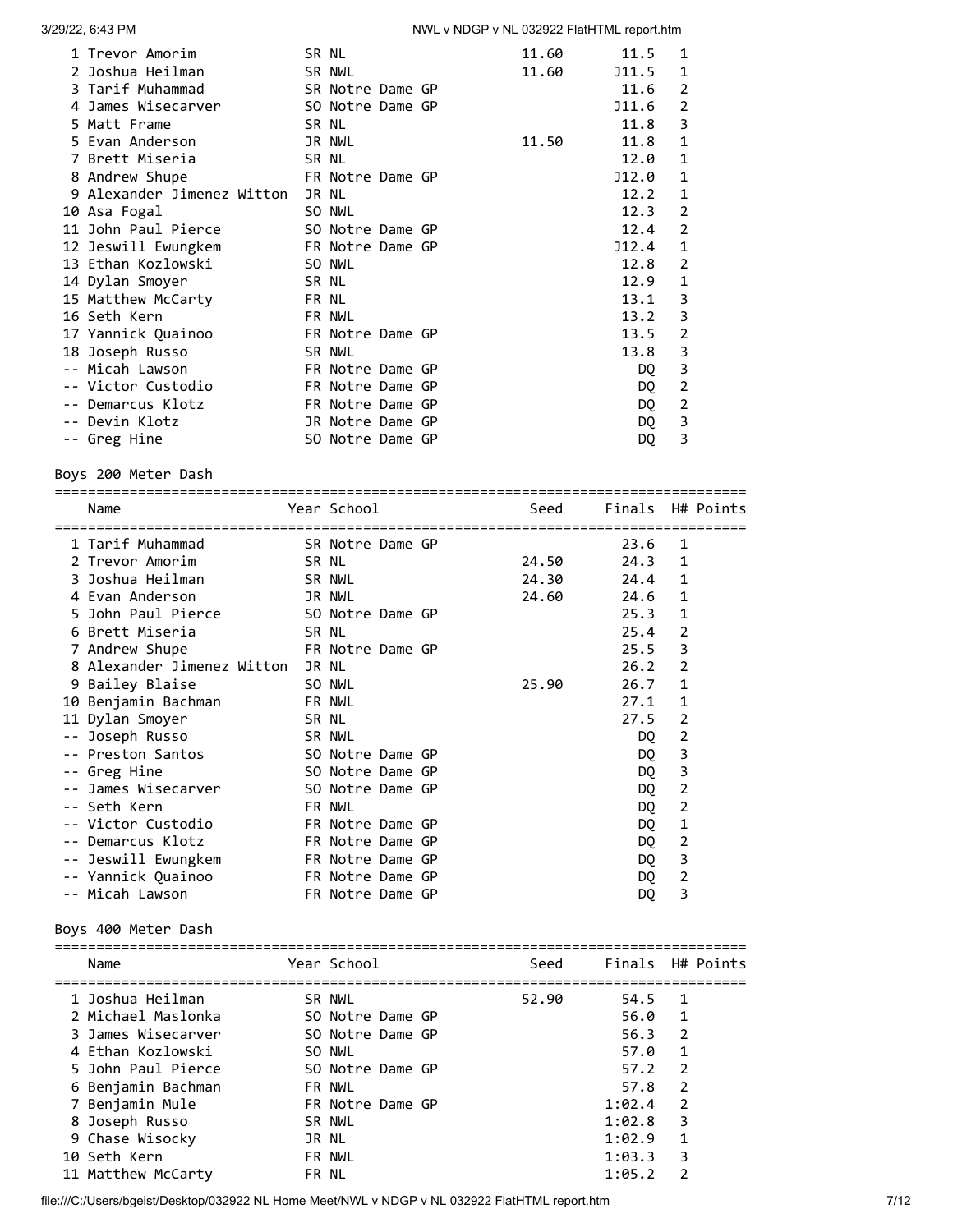| 12 Seth Schaeffer | FR NL            |       | $1:05.3$ 1 |                |
|-------------------|------------------|-------|------------|----------------|
| 13 Ayden Oswald   | FR NL            |       | $1:07.5$ 2 |                |
| 14 Steven Petrik  | SO Notre Dame GP |       | $1:19.5$ 2 |                |
| -- Ryan Kothstein | SR Notre Dame GP |       | DO.        |                |
| -- Greg Hine      | SO Notre Dame GP |       | DO.        |                |
| -- Jackson Moyes  | SR NWL           | 55.90 | DO.        | $\overline{1}$ |
| -- Tarif Muhammad | SR Notre Dame GP |       | DO.        |                |

Boys 800 Meter Run

=================================================================================== Name The Year School Seed Finals H# Points =================================================================================== 1 Nathan Vincent SR NWL 2:12.80 2:09.2 1 2 Samuel Bower JR NWL 2:23.00 2:10.3 1 3 Matthew Santana JR NWL 2:10.9 1 4 Samuel Carter SR Notre Dame GP 2:11.5 1 5 Austin Karwacki SR Notre Dame GP 2:12.7 2 6 Ryan Kothstein SR Notre Dame GP 2:18.0 1 7 Jackson Hunsicker SO NL 2:26.09 2:24.4 1 8 Steven Schroeder JR Notre Dame GP 3:14.4 1 -- Jake Mattes SO Notre Dame GP and DQ 1 -- Michael Maslonka SO Notre Dame GP DQ 2 -- Jordan Smith SO Notre Dame GP DQ 2 -- Benjamin Mule FR Notre Dame GP DQ 2

Boys 1600 Meter Run

| ========================== |                  |                | ======================== |               |  |
|----------------------------|------------------|----------------|--------------------------|---------------|--|
| Name<br>-----------------  | Year School      | -------------- | Seed                     | Finals Points |  |
| 1 Samuel Bower             | JR NWL           |                | 4:58.20                  | 4:42.8        |  |
| 2 Matthew Santana          | JR NWL           |                |                          | 4:44.2        |  |
| 3 Jared Thomason           | SR NL            |                | 4:49.28                  | 5:05.2        |  |
| 4 Jake Mattes              | SO Notre Dame GP |                |                          | 5:05.8        |  |
| 5 Jordan Smith             | SO Notre Dame GP |                |                          | 5:06.0        |  |
| 6 Sean Kershner            | SO NWL           |                | 5:38.90                  | 5:16.9        |  |
| 7 Ryan Horn                | SO Notre Dame GP |                |                          | 5:24.7        |  |
| 8 Jackson Hunsicker        | SO NL            |                | 5:21.90                  | 5:25.0        |  |
| -- Chandler Albanese       | SR Notre Dame GP |                |                          | DQ.           |  |
| -- Krish Gupta             | SO Notre Dame GP |                |                          | DQ.           |  |
| -- Ayden Scanlon           | SO NL            |                | 7:02.50                  | DQ            |  |
| -- Michael Maslonka        | SO Notre Dame GP |                |                          | DQ            |  |
| -- Austin Karwacki         | SR Notre Dame GP |                |                          | DQ            |  |
| -- Ryan Kothstein          | SR Notre Dame GP |                |                          | DQ            |  |

Boys 3200 Meter Run

| Name                               |        | Year School      | Seed     | Finals Points |                |
|------------------------------------|--------|------------------|----------|---------------|----------------|
| 1 Cole Chukoskie                   | SR NWL |                  | 10:27.00 | 10:20.0       |                |
| 2 Joe Chukoskie                    | SR NWL |                  | 10:47.40 | 10:46.4       |                |
| 3 Jared Thomason                   | SR NL  |                  | 11:06.75 | 11:02.7       |                |
| 4 Chandler Albanese                |        | SR Notre Dame GP |          | 11:40.3       |                |
| 5 Jordan Smith                     |        | SO Notre Dame GP |          | 11:44.5       |                |
| 6 Jake Mattes                      |        | SO Notre Dame GP |          | 11:45.3       |                |
| 7 Zachary Santana                  |        | JR NWL           |          | 11:58.5       |                |
| 8 Xander Giandomenico              |        | <b>FR NWL</b>    |          | 12:01.5       |                |
| -- Krish Gupta                     |        | SO Notre Dame GP |          | DQ.           |                |
| -- Michael Maslonka                |        | SO Notre Dame GP |          | DQ.           |                |
| -- Ryan Horn                       |        | SO Notre Dame GP |          | DQ.           |                |
| Boys 110 Meter Hurdles             |        |                  |          |               |                |
| Name                               |        | Year School      | Seed     | Finals        | H# Points      |
| 1 Joseph Phillips 50 Notre Dame GP |        |                  |          | 16.5          | $\overline{1}$ |
|                                    |        |                  |          |               |                |

file:///C:/Users/bgeist/Desktop/032922 NL Home Meet/NWL v NDGP v NL 032922 FlatHTML report.htm 8/12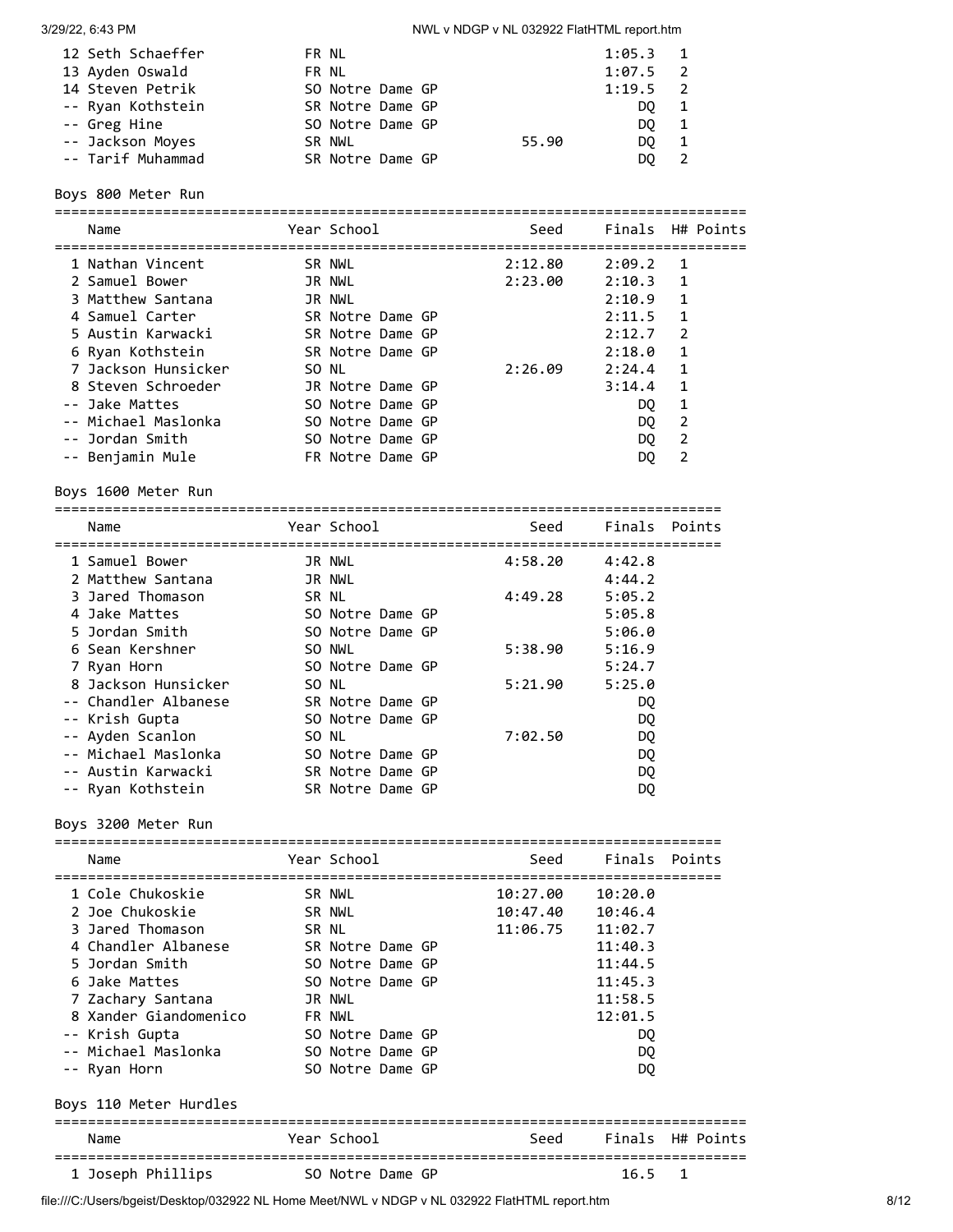| 2 Cade Santos         | SO Notre Dame GP |  |       | 17.5  | -1             |
|-----------------------|------------------|--|-------|-------|----------------|
| 3 Chase Jones         | SR NL            |  | 17.90 | 18.8  | $\blacksquare$ |
| 4 Matthew Hatzakos    | SO Notre Dame GP |  |       | 19.2  | $\mathcal{L}$  |
| 5 Matthew Shuhay      | JR NWL           |  |       | 19.3  | $\mathbf{1}$   |
| 6 Skyler Romanuski    | SR NWL           |  |       | 19.5  | 1              |
| 7 Cayden Kuhns        | JR NWL           |  | 19.10 | J19.5 | 1              |
| 8 Brendan Miller      | FR NWL           |  |       | 20.3  | $\mathcal{L}$  |
| 9 Devin Klotz         | JR Notre Dame GP |  |       | 20.9  | - 1            |
| 10 Benjamin Fornawalt | JR NWL           |  |       | 22.4  | 2              |
| 11 Ethan Marstellar   | FR NWL           |  |       | 22.7  | $\mathcal{L}$  |
| -- James Holzschoh    | JR Notre Dame GP |  |       | DO.   | 2              |
| -- George Botros      | FR Notre Dame GP |  |       | DO.   | 1              |
| -- Leo McMenemen      | SR Notre Dame GP |  |       | DQ    |                |

 -- George Botros FR Notre Dame GP DQ 1 -- Leo McMenemen SR Notre Dame GP DQ 2 Boys 300 Meter Hurdles =================================================================================== Name The Year School Seed Finals H# Points =================================================================================== 1 Joseph Phillips SO Notre Dame GP 44.7 1 2 Cade Santos SO Notre Dame GP 45.8 2 3 Jared Thomason SR NL 48.60 48.3 1 4 Gavin Nelson FR NWL 49.0 2 5 Devin Klotz JR Notre Dame GP 49.4 1 6 Matthew Hatzakos SO Notre Dame GP 49.8 2 7 Brendan Miller FR NWL 50.0 1 8 Matthew Shuhay JR NWL 50.1 1 9 Skyler Romanuski SR NWL 50.7 2 10 Caden Monahan FR NWL 58.1 1 11 Skylar Moyer SR NL 58.3 1 12 Ethan Marstellar FR NWL 58.6 2 -- Leo McMenemen SR Notre Dame GP DQ 2 -- James Holzschoh JR Notre Dame GP DQ 2 -- George Botros **FR** Notre Dame GP **DQ 2**  -- Demarcus Klotz FR Notre Dame GP DQ 3 Boys 4x100 Meter Relay ================================================================================ School Seed Finals Points ================================================================================ 1 Northwestern Lehigh 'A' 45.30 46.7 1) Evan Anderson JR 2) Asa Fogal SO 3) Bailey Blaise SO 4) Jackson Moyes SR 2 Northern Lehigh 'A' 46.59 47.0 1) Trevor Amorim SR 2) Matt Frame SR 3) Alexander Jimenez Wittong JR 4) Brett Miseria SR 3 Notre Dame GP 'A' 51.7 2) Preston Santos SO 1) Andrew Shupe FR 2) Preston Santos SO<br>3) Micah Lawson FR 4) Yannick Quainoo FR Boys 4x400 Meter Relay ================================================================================ School Seed Finals Points ================================================================================ 1 Northwestern Lehigh 'A' 3:39.49 3:44.2 1) Evan Anderson JR 2) Joshua Heilman SR 3) Jackson Moyes SR 4) Ethan Kozlowski SO 2 Notre Dame GP 'A' 3:46.8 1) John Paul Pierce SO 2) James Wisecarver SO 3) Tarif Muhammad SR 4) Michael Maslonka SO 3 Northern Lehigh 'A' 3:36.84 4:30.5

#### Boys 4x800 Meter Relay

================================================================================

 1) Chase Wisocky JR 2) Seth Schaeffer FR 3) Ayden Oswald FR 4) Skylar Moyer SR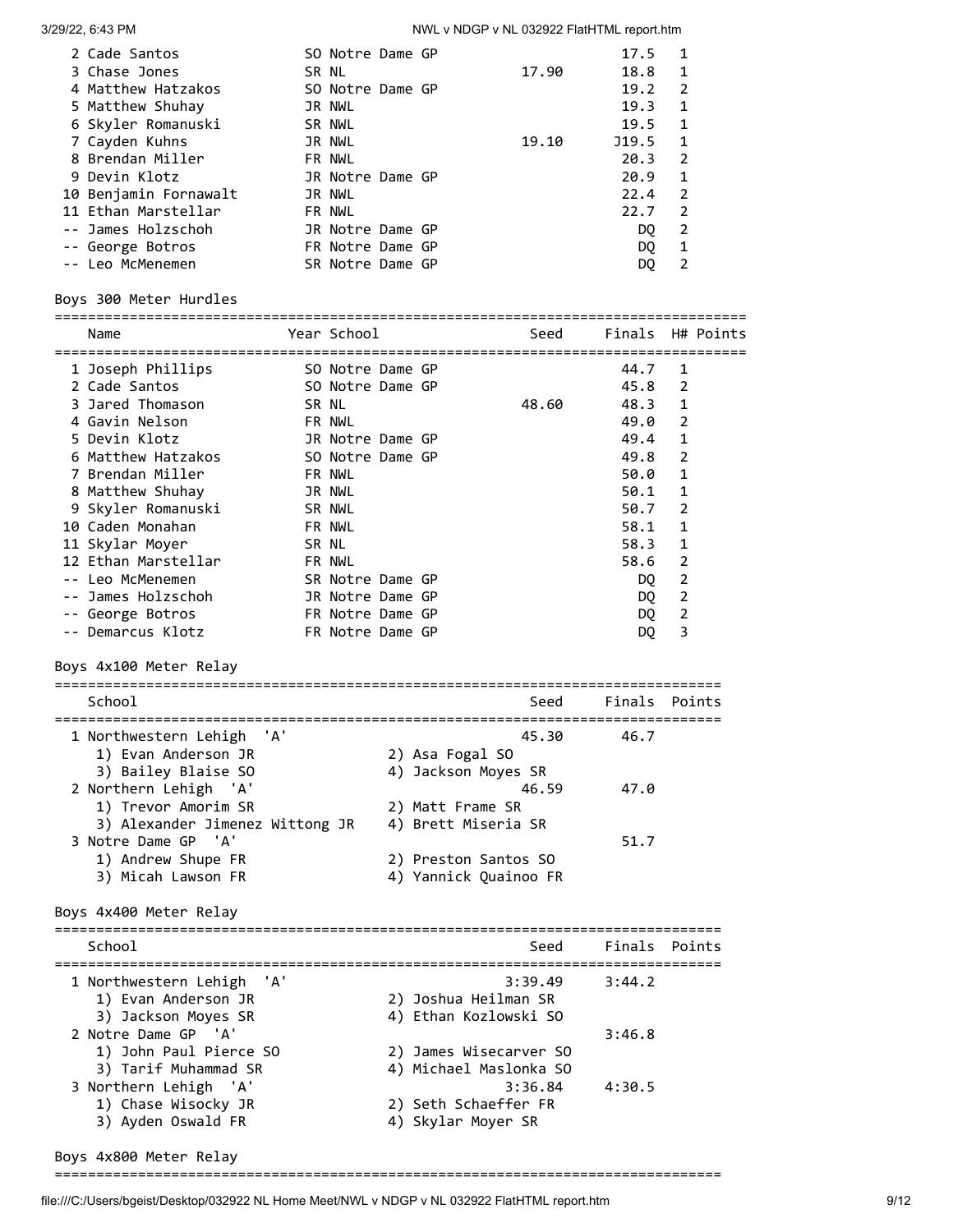| School                                                                  | Seed                                                    | Finals Points |  |
|-------------------------------------------------------------------------|---------------------------------------------------------|---------------|--|
| 1 Northwestern Lehigh 'A'<br>1) Joe Chukoskie SR<br>3) Sean Kershner SO | 8:37.29<br>2) Cole Chukoskie SR<br>4) Nathan Vincent SR | 8:48.0        |  |
| 2 Notre Dame GP 'A'<br>1) Samuel Carter SR<br>3) Ryan Kothstein SR      | 2) Michael Maslonka SO<br>4) Austin Karwacki SR         | 9:56.1        |  |

Boys High Jump

================================================================================ Name The Year School Contract Seed Finals Points ================================================================================ 1 Gavin Nelson FR NWL 5-03.00 2 Matthew Shuhay JR NWL 5-01.00 2 Cade Santos SO Notre Dame GP 5-01.00 2 Kit Kahm SO NWL 5-01.00 5-01.00 -- Nathaniel Thomas SO Notre Dame GP DQ -- James Holzschoh JR Notre Dame GP DQ -- Joseph Phillips SO Notre Dame GP DQ -- Ethan Kozlowski SO NWL DQ -- Benjamin Fornawalt JR NWL DQ -- Ethan Lazarus SR NWL 5-04.00 DQ -- Alexander Jimenez Witton JR NL DOQ -- Trevor Amorim SR NL 5-11.00 DQ

Boys Pole Vault

| Year School<br>Seed<br>Name                   | Finals Points |
|-----------------------------------------------|---------------|
|                                               |               |
| 1 Cayden Kuhns<br>11-09.00 10-03.00<br>JR NWL |               |
| -- Austin Rex<br>JR NL                        | DO.           |
| SR NL<br>-- Chase Jones                       | DQ.           |
| -- Chase Moffit<br>SO NL                      | DQ            |
| -- Bailey Smith<br>JR NL                      | DQ            |
| -- Zachary Leith<br>$8 - 06.00$<br>SR NWL     | DQ            |
| -- Preston Santos<br>SO Notre Dame GP         | DQ            |
| -- Carson Mesics<br>JR NWL                    | DQ            |

Boys Long Jump

| Name                |       | Year School      |  | Seed     | Finals Points      |  |
|---------------------|-------|------------------|--|----------|--------------------|--|
|                     |       |                  |  |          |                    |  |
| 1 James Wisecarver  |       | SO Notre Dame GP |  |          | 19-00.00           |  |
| 2 Kit Kahm          |       | SO NWL           |  |          | 16-05.00 17-09.00  |  |
| 3 Ryan Kothstein    |       | SR Notre Dame GP |  |          | J17-09.00          |  |
| 4 James Holzschoh   |       | JR Notre Dame GP |  |          | 17-06.50           |  |
| 5 Daniel Bolsover   |       | SR NWL           |  |          | 17-06.00           |  |
| 6 Bailey Smith      | JR NL |                  |  |          | 16-10.00           |  |
| 7 Chase Jones       | SR NL |                  |  | 17-05.50 | 16-04.50           |  |
| 8 Jedediah Fogal    |       | JR NWL           |  |          | 15-11.00           |  |
| 9 Matthew Hatzakos  |       | SO Notre Dame GP |  |          | 15-10.00           |  |
| 10 Yannick Quainoo  |       | FR Notre Dame GP |  |          | 15-06.00           |  |
| 11 Asa Fogal        |       | SO NWL           |  | 16-03.50 | 15-05.50           |  |
| 12 Austin Rex       | JR NL |                  |  |          | 14-07.75  15-02.00 |  |
| 13 Hudson Wertman   |       | JR NWL           |  |          | 14-09.50           |  |
| 14 Zachary Lehman   | SO NL |                  |  |          | 13-01.00           |  |
| -- Micah Lawson     |       | FR Notre Dame GP |  |          | DQ                 |  |
| -- Nathaniel Thomas |       | SO Notre Dame GP |  |          | DQ                 |  |
| -- Ethan Lazarus    |       | SR NWL           |  | 15-10.75 | DQ.                |  |
|                     |       |                  |  |          |                    |  |

Boys Triple Jump

| Name | Year<br>-School | Seed | Finals | Points |
|------|-----------------|------|--------|--------|
|      |                 |      |        |        |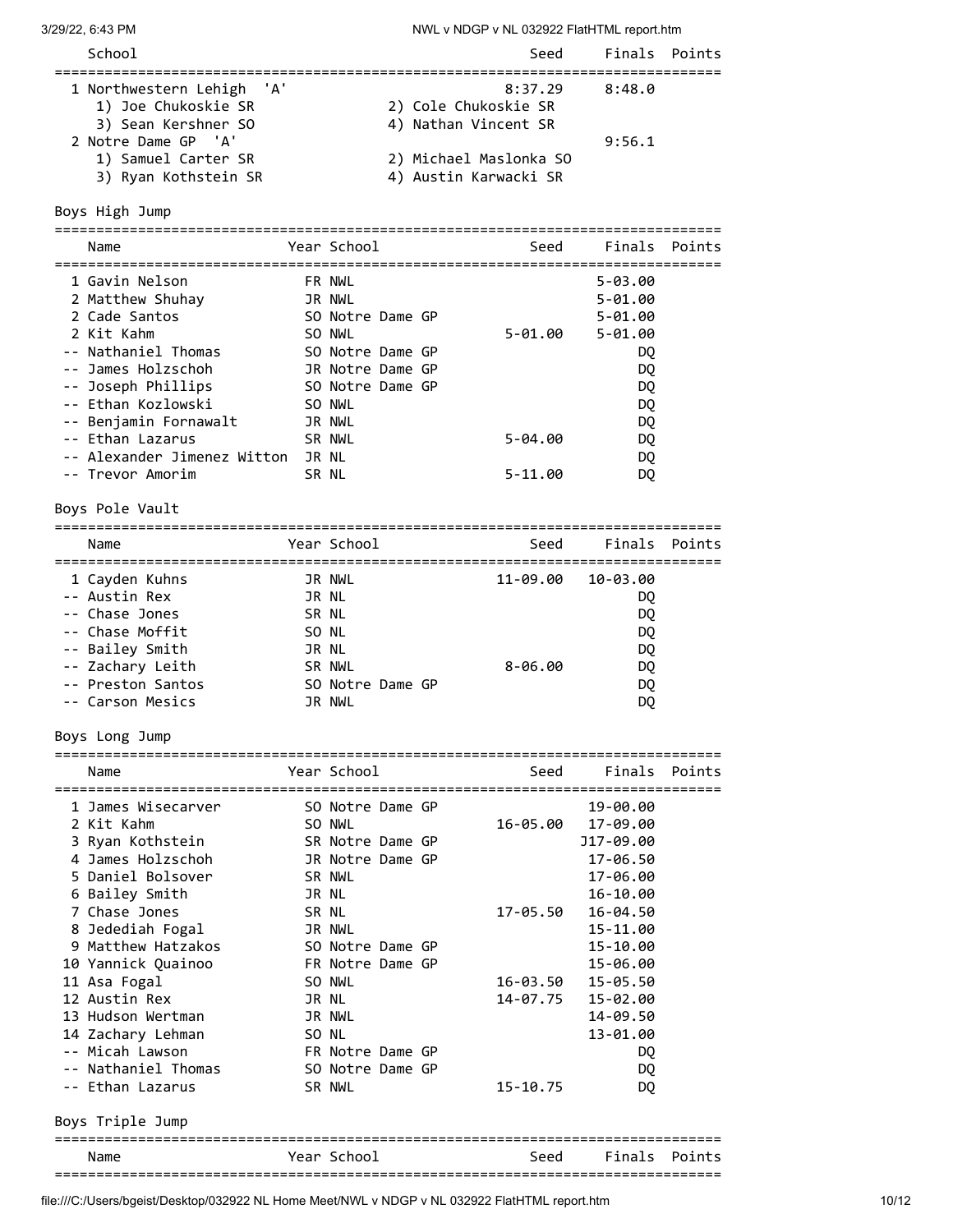| 1 Daniel Bolsover   | SR NWL           |  |          | 39-03.00 |
|---------------------|------------------|--|----------|----------|
| 2 James Holzschoh   | JR Notre Dame GP |  |          | 36-00.00 |
| 3 Kit Kahm          | SO NWL           |  | 34-04.00 | 35-08.00 |
| 4 Jedediah Fogal    | JR NWL           |  | 34-07.00 | 34-05.00 |
| 5 Hudson Wertman    | JR NWL           |  |          | 33-07.50 |
| 6 Asa Fogal         | SO NWL           |  |          | 33-04.00 |
| 7 Bailey Smith      | JR NL            |  |          | 32-11.50 |
| 8 Chase Jones       | SR NL            |  | 34-02.25 | 32-03.00 |
| 9 Austin Rex        | JR NL            |  | 28-11.00 | 30-01.00 |
| -- Mason Brensinger | SR NWL           |  |          | DQ       |
| -- James Wisecarver | SO Notre Dame GP |  |          | DQ       |
| -- Nathaniel Thomas | SO Notre Dame GP |  |          | DQ       |
| -- Matthew Hatzakos | SO Notre Dame GP |  |          | DQ       |
| -- Ryan Kothstein   | SR Notre Dame GP |  |          | DQ       |
| -- Micah Lawson     | FR Notre Dame GP |  |          | DQ       |
| -- Ayden Gumbs      | SO Notre Dame GP |  |          | DQ       |
| -- Yannick Quainoo  | FR Notre Dame GP |  |          | DQ       |
|                     |                  |  |          |          |

Boys Shot Put

================================================================================ Name Year School Seed Finals Points ================================================================================ 1 Thomas Wendland SR Notre Dame GP 38-08.50 2 Jayden Kempasky JR NL 36-06.00 3 Colin Myers JR NWL 35-02.00 4 Luke Bittner SR Notre Dame GP 34-00.00 5 Kendrick Eure FR Notre Dame GP 33-10.00 6 Sam Frame JR NL 32-02.00 7 Adrian Pirog SO Notre Dame GP 32-00.50 8 Matthew Cabansag SO NWL 28-05.75 31-03.00 9 Colby Jackovitz SR NL 31-02.50 10 Zachary Lehman SO NL 27-02.00 28-05.00 11 Kaiden Dos Santos SR NL 26-01.00 12 Jackson Bailey FR NWL 25-04.00 13 Brayden Quigley SO Notre Dame GP 24-07.50 -- Dainn Vassallo JR Notre Dame GP DQ -- John Licari SO Notre Dame GP DQ -- Charles Capaldi SO Notre Dame GP DQ -- Jared Thomason SR NL DQ -- Timmy Gillespie SO Notre Dame GP DQ

Boys Discus Throw

| Name               |       | Year School      |  | Seed      |            | Finals Points |
|--------------------|-------|------------------|--|-----------|------------|---------------|
| 1 Colin Myers      |       | JR NWL           |  |           | 104-05     |               |
| 2 Colby Jackovitz  | SR NL |                  |  |           | $102 - 08$ |               |
| 3 Thomas Wendland  |       | SR Notre Dame GP |  |           | $99 - 02$  |               |
| 4 Luke Bittner     |       | SR Notre Dame GP |  |           | $98 - 09$  |               |
| 5 Matthew Cabansag |       | SO NWL           |  | 84-08     | $97 - 07$  |               |
| 6 Zachary Lehman   | SO NL |                  |  | 77-04     | $90 - 00$  |               |
| 7 Adrian Pirog     |       | SO Notre Dame GP |  |           | 88-04      |               |
| 8 Chase Moffit     | SO NL |                  |  | $82 - 02$ | $87 - 00$  |               |
| 9 Brendan Miller   |       | FR NWL           |  |           | $62 - 02$  |               |
| 10 Brayden Quigley |       | SO Notre Dame GP |  |           | 61-00      |               |
| 11 Bailey Blaise   |       | SO NWL           |  |           | $59 - 05$  |               |
| 12 Jackson Bailey  |       | FR NWL           |  |           | $57 - 00$  |               |
| 13 Brody Rothrock  | FR NL |                  |  |           | 53-08      |               |
| 14 Gabe Diaz       | SR NL |                  |  |           | 47-05      |               |
| -- Lucas Guimes    |       | SR Notre Dame GP |  |           | DQ         |               |
| -- Charles Capaldi |       | SO Notre Dame GP |  |           | DQ         |               |
| -- Dainn Vassallo  |       | JR Notre Dame GP |  |           | DQ         |               |
| -- Timmy Gillespie |       | SO Notre Dame GP |  |           | DQ         |               |
| -- Kendrick Eure   |       | FR Notre Dame GP |  |           | DQ         |               |
| -- John Licari     |       | SO Notre Dame GP |  |           | DQ         |               |